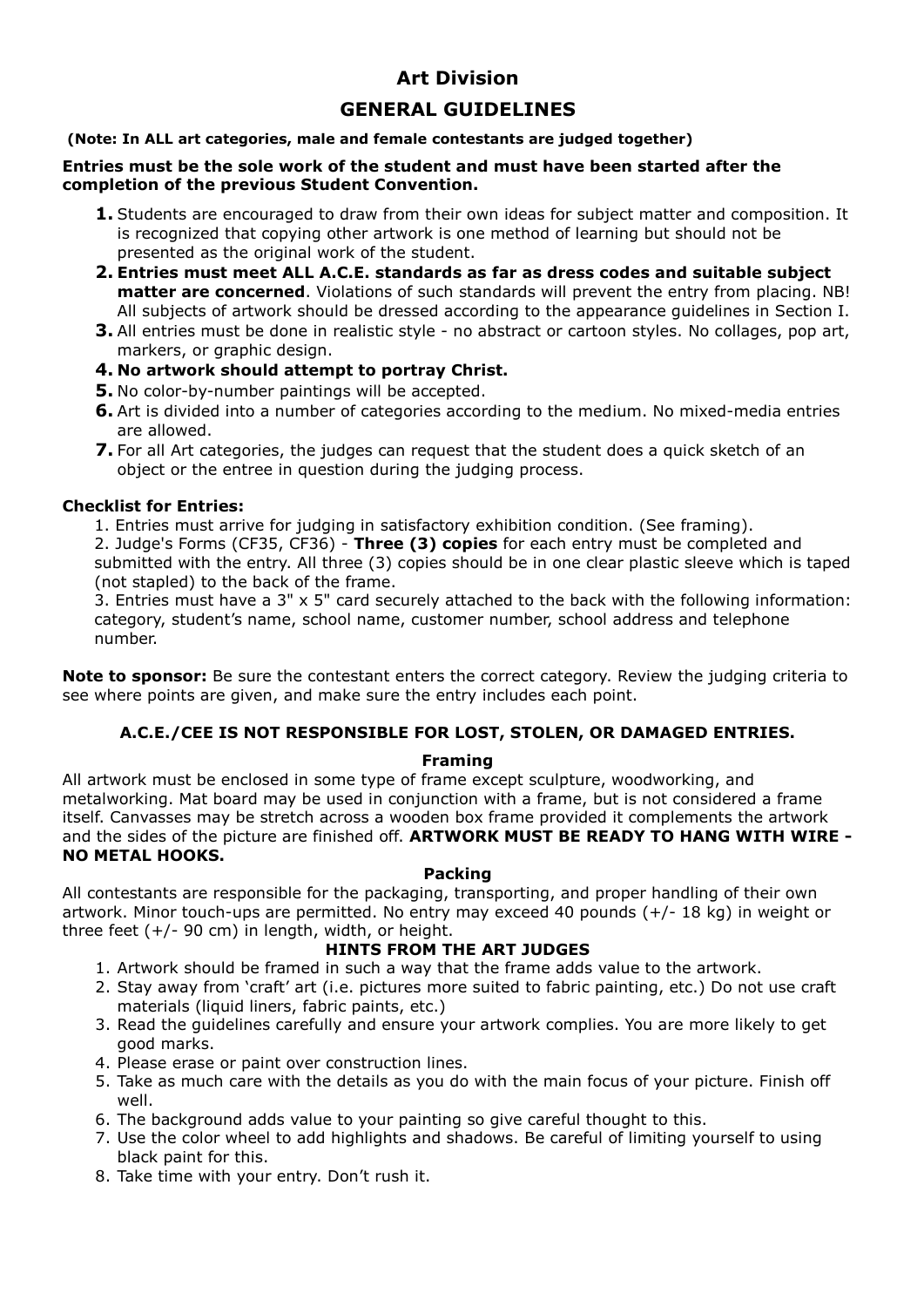# **TYPES OF ENTRIES**

# (NON-PERFORMANCE EVENT)

## **Oil**

- 1. Entries in this category must meet all the general art guidelines.
- 2. Oil paint is the only medium allowed in this category. No mixed media.

### **Watercolour**

- 1. Entries in this category must meet all the general art guidelines.
- 2. Watercolour paint is the only medium allowed in this category. No mixed media.
- **3.** Do not use acrylics, poster paint or water-based wall paint.

### **Acrylics**

- **1.** Entries in this category must meet all the general art guidelines.
- **2.** Acrylic paint is the only medium allowed in this category. No mixed media.

## **Sketching**

- 1. Entries in this category must meet all the general art guidelines.
- 2. Any *monochromatic* sketching medium may be used in this category (e.g. charcoal, pencil, etc.). However, you cannot use a combination of sketching media (no mixed media).

# **Coloured Pencils**

- 1. Entries in this category must meet all the general art guidelines.
- 2. Only coloured pencils may be used in this category. No mixed media.
- 3. This is not a colouring-in competition.

# **Pen & Ink**

- 1. Entries in this category must meet all the general art guidelines.
- 2. Students may enter any *monochromatic* pen or brushwork that makes use of ink.
- **3.** This is not a colouring-in competition.

### **Pastels**

- 1. Entries in this category must meet all the general art guidelines.
- 2. Only pastels may be used in this category. No mixed media.

# **JUDGING CRITERIA**

| <b>AREAS OF EVALUATION</b>                                 | <b>POSSIBLE POINTS</b> |
|------------------------------------------------------------|------------------------|
| <b>Composition</b>                                         |                        |
| A. Distinct clarity in light and dark masses               | $(1-10)$               |
| B. Colour tones are balanced in hot and cool values        | (1-5)                  |
| C. Harmonious balance maintained throughout                | $(1-5)$                |
| D. Unusual and interesting composition                     | $(1-3)$                |
| Rhythm                                                     |                        |
| A. All lines and masses flow with meaningful continuity    | $(1-5)$                |
| B. Technique convincingly conveys mood                     | $(1-5)$                |
| C. Composition leads into one focal point                  | $(1-5)$                |
| Logic                                                      |                        |
| A. Direction of light is clearly defined                   | $(1-10)$               |
| B. Perspective is convincing                               | (1-10)                 |
| <b>Handling of media</b>                                   |                        |
| A. Construction of subject is confidently expressed        | $(1-5)$                |
| B. Multiple textural effects are used                      | $(1-5)$                |
| <b>General merits of entire presentation</b>               |                        |
| A. Degree of difficulty                                    | $(1-10)$               |
| B. Chosen theme                                            | $(1-5)$                |
| C. Artist delivers proof of understanding the subject      | (1-5)                  |
| D. Frame is in harmony with composition to enhance project | $(1-5)$                |
| E. Artwork has a wire hangar                               | $(1-5)$                |
| <b>Proper documentation submitted</b>                      | $(1-2)$                |
| <b>TOTAL POINTS</b>                                        | 100                    |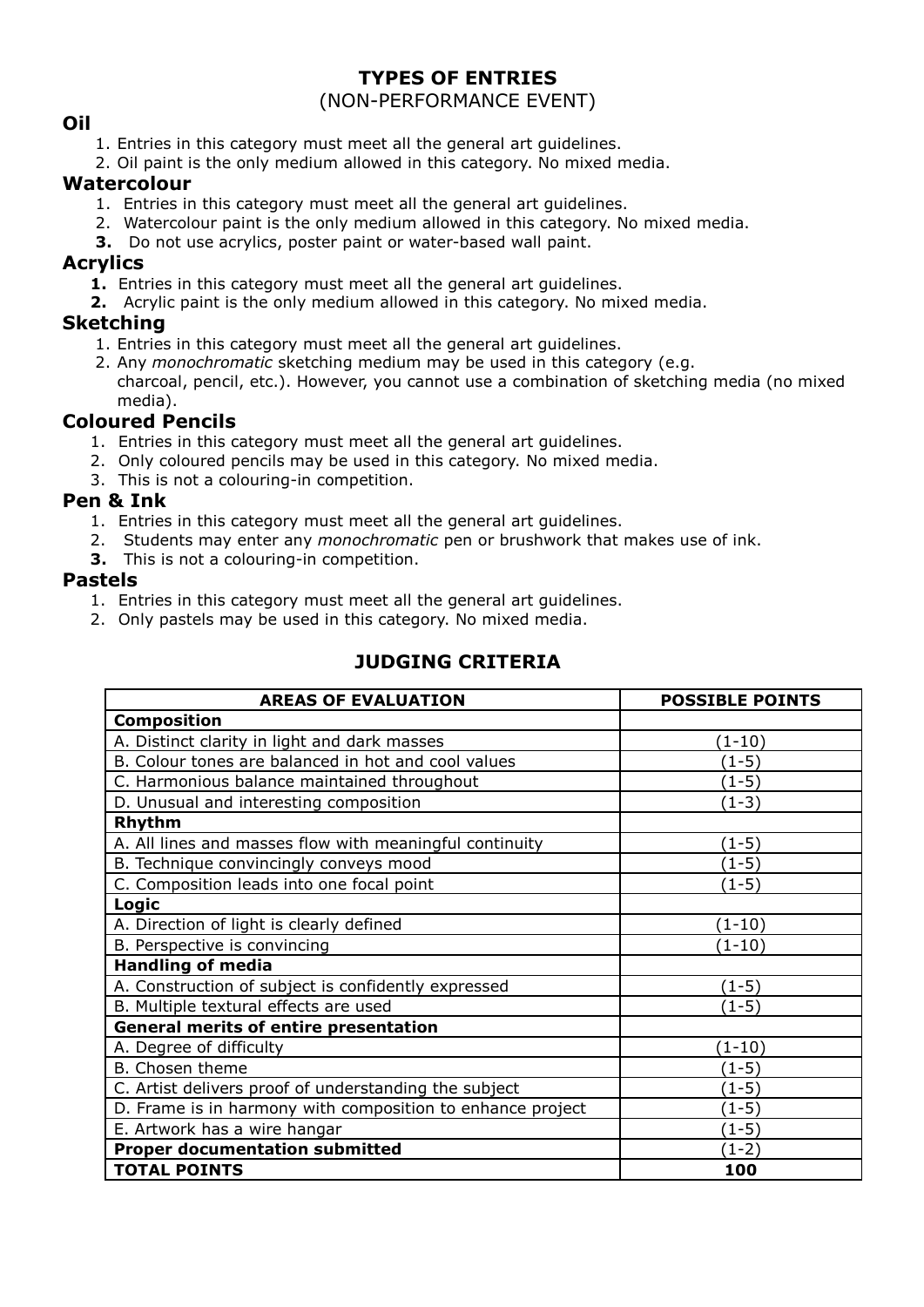# **КАТЕГОРИЯ «ИЗОБРАЗИТЕЛЬНОЕ ИСКУССТВО» ОСНОВНЫЕ ПРАВИЛА**

### **(Во ВСЕХ категориях мальчики и девочки судятся по одним критериям).**

**Все работы должны быть выполнены самостоятельно. Задумка работы так же должна принадледжать исполнителю. Работа должна быть выполнена ПОСЛЕ завершения прошлой конвенции.**

- **1.** Ученики должны стараться реализовывать собственные идеи в композиции и теме. Мы понимаем, что копирование работ это один из методов обучения рисования, но такие такие работы не должны представляться как оригинальная работа ученика.
- **2. Работы должны соблюдать все стандарты A.C.E. по дресс-коду и тематике.** Нарушение этих стандартов не позволит ученику занять призовое место, а так же может привести к дисквалификации работы.
- **3.** Все работы должны быть выполнены в реалистичном стиле. Запрещается: абстракция, мультипликация, коллажи, поп арт, фломастеры и графический дизайн.
- **4. Работы не должны содержать любое изображение Христа.**
- **5.** Запрещаются готовые работы, раскрашенные по цифрам.
- **6.** Данная категория разделена на номицации по техникам исполнения (масло, акварель, карандаш и так далее). Смешанные техники запрещены.
- **7.** Во всех номинациях Изобразительного Искусства (Масло, акварель и т.д.) судьи могут попросить участника сделать быстрый набросок предмета или своей композиции во время судейства.

### **Проверка работ:**

- 1. Работы должны быть готовы для судейства и выставки. (Пункт "Оформление")
- 2. Судейские формы (CF35, CF360 **Tри (3) копии** для каждой работы должны быть заполнены и сданы вместе с работой. Все три копии должны быть в прозрачном файле и прикреплены скотчем к обратной стороне работы.
- 3. На каждую работу должна быть наклеена карточка с данной информацией: Категория, ФИО ученика, возраст, школа, адрес школы.

**Комментарий для Спонсора:** Удостоверьтесь, что ваш ученик сдал работу в правильную номинацию. Проверьте, все ли критерии для работы соблюдены.

### **A.C.E. НЕ НЕСЕТ ОТВЕТСТВЕННОСТИ ЗА КРАЖУ, ПОРЧУ, ПОТЕРЮ ВАШЕЙ РАБОТЫ.**

### **Оформление**

Все работы должны быть оформлены в рамку (кроме скульптуры, изделий из дерева и метала). Можно использовать паспарту, но это не замена рамки. Холсты могут быть натянуты на подрамник если это сочетается с работой, но края должны быть оформленны. **У ВСЕХ РАБОТ ДОЛЖНА БЫТЬ ПРОВОЛКА (НЕ КРЮЧОК!!) ПОЗАДИ РАБОТЫ ДЛЯ РАЗВЕСКИ ВЫСТАВКИ.**

### **Упаковка**

Все участники сами отвественны за транспортировку и упаковку своих работ. Минимальная правка разрешена на конвенции до сдачи работы. Работа не может весить больше 18кг и быть более 90см в длинну.

### **ПОДСКАЗКИ ОТ СУДЕЙ**

- 1. Рамка должна сочетаться с работой.
- 2. Не испльзуйте "поделочные" материалы (краски по ткани, фломастеры), выбирайте композицию подходящую теме.
- 3. Внимательно прочитайте критерии и убедитесь, что ваша работа соответствует им.
- 4. Пожалуйста, стирайте или закрашивайте линии построения.
- 5. Уделяйте больше внимания деталям.
- 6. Фон добавляет целостности вашему рисунку. Старайтесь не забывать про него.
- 7. Используйте цветовой круг при прорисовке света и тени. Не ограничевайте себя черным цветом.
- 8. Не пытайтесь дорисовать всё в последний момент. Не спешите.